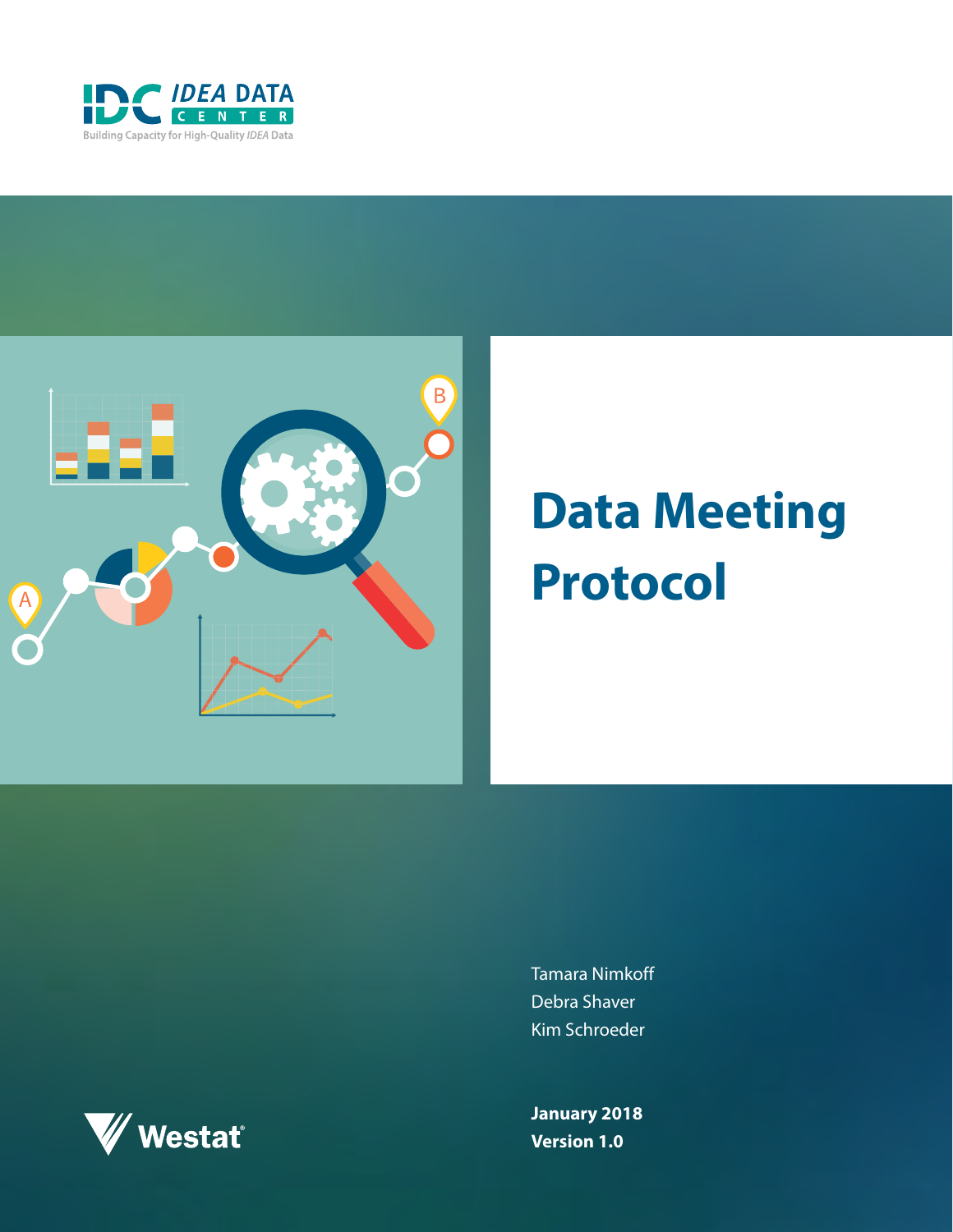

The *IDEA* Data Center (IDC) created this document under U.S. Department of Education, Office of Special Education Programs Grant No. H373Y130002. Richelle Davis and Meredith Miceli serve as the project officers.

The views expressed herein do not necessarily represent the positions or policies of the U.S. Department of Education. No official endorsement by the U.S. Department of Education of any product, commodity, service, or enterprise mentioned in this publication is intended or should be inferred. This product is public domain. Authorization to reproduce it in whole or in part is granted.

For more information about the *IDEA* Data Center's work and its partners, see [www.ideadata.org](http://www.ideadata.org).

#### **Suggested Citation:**

Nimkoff, T., Shaver, D., and Schroeder, K. (2018, January). *Data Meeting Protocol. IDEA* Data Center. Rockville, MD: Westat.





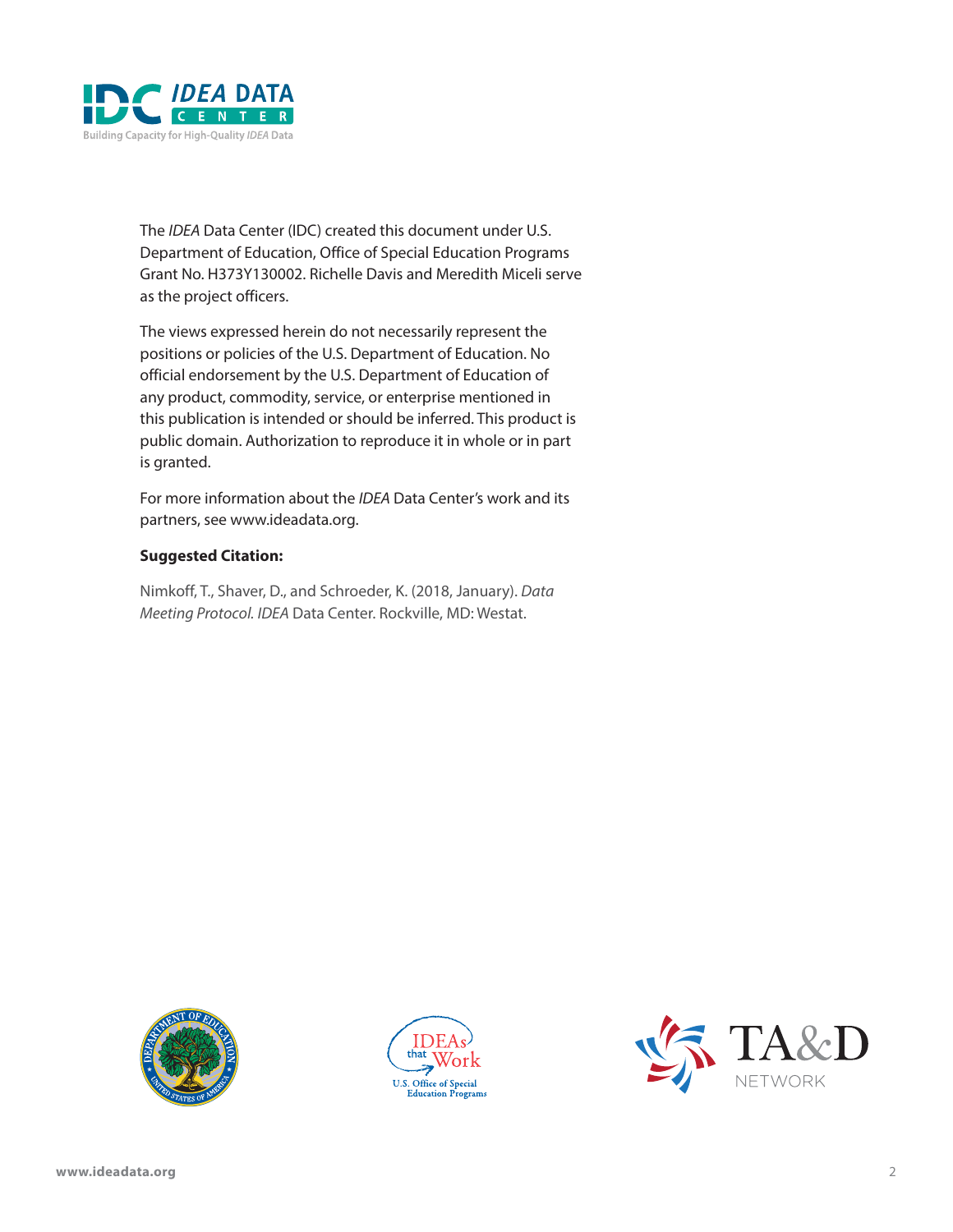# **Data Meeting Protocol**

## **Why a data meeting protocol?**

Many states have expressed a need for support in the analysis and use of evaluation data to inform continuous improvement efforts. A protocol provides a simple structure that state and local teams can use to guide conversation around evaluation data during meetings. This protocol is based on the premise that a key part of the data analysis process involves talking about the results of evaluation activities and making meaning of the results together. The protocol is designed to help groups leverage the data they have gathered and engage in a process of data-informed decisionmaking through guided conversation. The protocol reflects the principles of data use identified in the *[IDEA Data Center Part B Data](https://ideadata.org/resources/resource/1593/idea-data-center-part-b-data-system-framework)  [System Framework](https://ideadata.org/resources/resource/1593/idea-data-center-part-b-data-system-framework)* and the *[DaSy Data System Framework](http://dasycenter.org/resources/dasy-framework/)*.

## **Who is this protocol for?**

Anyone engaged in making decisions using evaluation data, such as for the State Systemic Improvement Plan (SSIP), can use the protocol, including those who are conducting internal evaluation activities and those who are making decisions based on data provided by external evaluators. Targeted users include Part B state directors and their staff, Part C coordinators and their staff, Part B and Part C data managers, individuals leading SSIP activities, and local programs and staff.

This protocol requires a team member to serve as the protocol lead who has key responsibilities both before and after the meeting. During the meeting, the protocol lead, or another individual, serves as facilitator, guiding participants through the group discussion process.

## **How might the protocol be used?**

State and local staff can use this protocol with data that relate to a program's processes and address the extent to which and how well—they are implementing a program, as well as data that target the extent to which a program achieves its expected outcomes.

The protocol lead should dedicate focused meeting time to the protocol to allow the group to dig beneath the surface to discuss both observations and implications for improvement. Groups can use the protocol during a single meeting or series of meetings, as part of a recurring decision making process. For example, there may be additional analyses that result from an initial meeting, or the group may cycle through multiple meetings using the protocol process depending on the topic, depth, and breadth of data they want to address.

## **What is the protocol process?**

The protocol includes a series of steps to follow before, during, and after a meeting. Before the meeting, the protocol lead determines the objective and the data to use, identifies participants and key responsibilities, organizes the data to present, and prepares and distributes the agenda. During the meeting, a facilitator guides participants to discuss observations based on the presented data, interpretations and implications of the data, next steps for the group, and reflections on meeting effectiveness. Following the meeting, the protocol lead provides a recap of the meeting and next steps.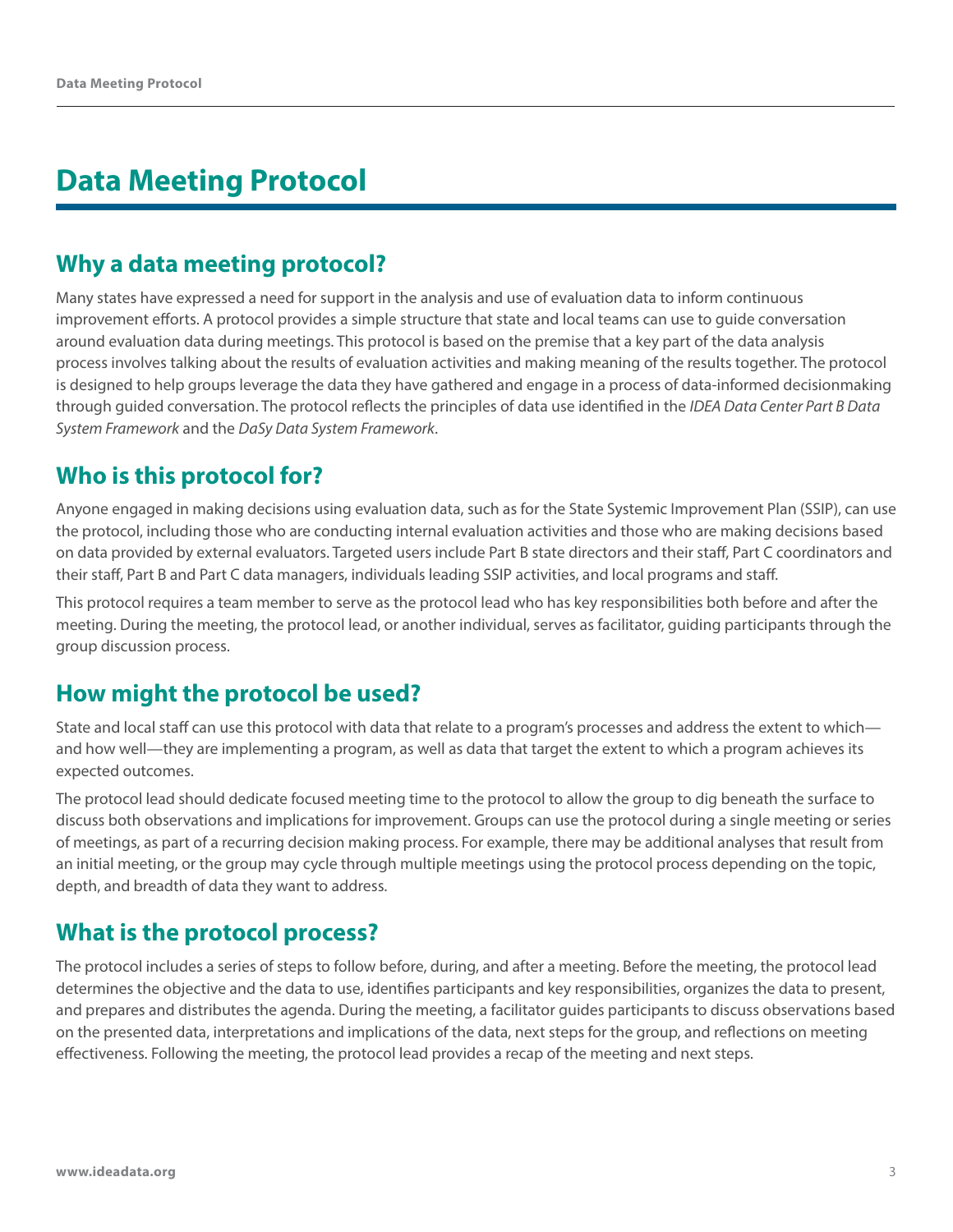## **Protocol Steps**

#### Before the Meeting

The protocol lead, with input from other members of the team as appropriate, helps the group prepare for the meeting.

- 1. **Determine the Objective.** For example, what does the group want to know? What evaluation questions does the group want to answer at this time?
- 2. **Identify the Data.** For example, what information (data) is available to address the evaluation questions that would be useful for a group discussion?
- 3. **Identify Participants and Key Responsibilities.** Identify key decisionmakers and relevant stakeholder perspectives to include in the meeting, such as other state staff, local/regional staff, practitioners, policymakers, and community members, as appropriate. Determine who will serve in the key roles of meeting facilitator, timekeeper, and notetaker. The protocol lead may also serve as the meeting facilitator, or may assign another individual as facilitator, while the protocol lead serves a different role.
- 4. **Organize the Data to Present.** Aggregate/disaggregate the data as appropriate. This may involve turning raw data into accessible formats, for example, transcribing individual interviews into transcripts, documenting meeting agendas, entering survey responses into a spreadsheet, summarizing quantitative data by using descriptive statistics (e.g., tabulations, averages, ranges) and simple data visuals (e.g., bar graphs, pie charts, infographics).
- 5. **Prepare and Distribute the Agenda.** Include the evaluation question or questions the group will address. Consider providing organized data in advance to give group members the opportunity to explore and think about the data prior to the meeting. Determine what information to share in advance to provide the necessary context. You also may want to create a process agenda for use by the protocol lead or facilitator that includes discussion prompts and other helpful suggestions.

#### During the Meeting

The meeting facilitator helps guide the discussion through the following steps.

- 1. **Introductions and Key Messages.** Review the meeting's purpose, objectives, intended scope, and agenda. Announce key meeting roles (e.g., notetaker, timekeeper). Situate the conversation within the broader evaluation/continuous improvement process, such as exploring data to gain meaningful insight in order to understand progress and improve your program. Identify the evaluation questions that the group will address by the data analysis activity (e.g., at the end of this conversation, we want to be able to better understand "X" or say "Y"). Allow participants an opportunity to express assumptions or predictions they may have about what the data may reveal. Preview the steps of the upcoming discussion: observations, interpretations, implications, and next steps.
- 2. **Present the Data.** Display the data in a way that the group can aggregate and disaggregate as needed. For example, this may mean that the facilitator has the chart to present the aggregated data but also can access the supporting Excel spreadsheet to show to the group and discuss.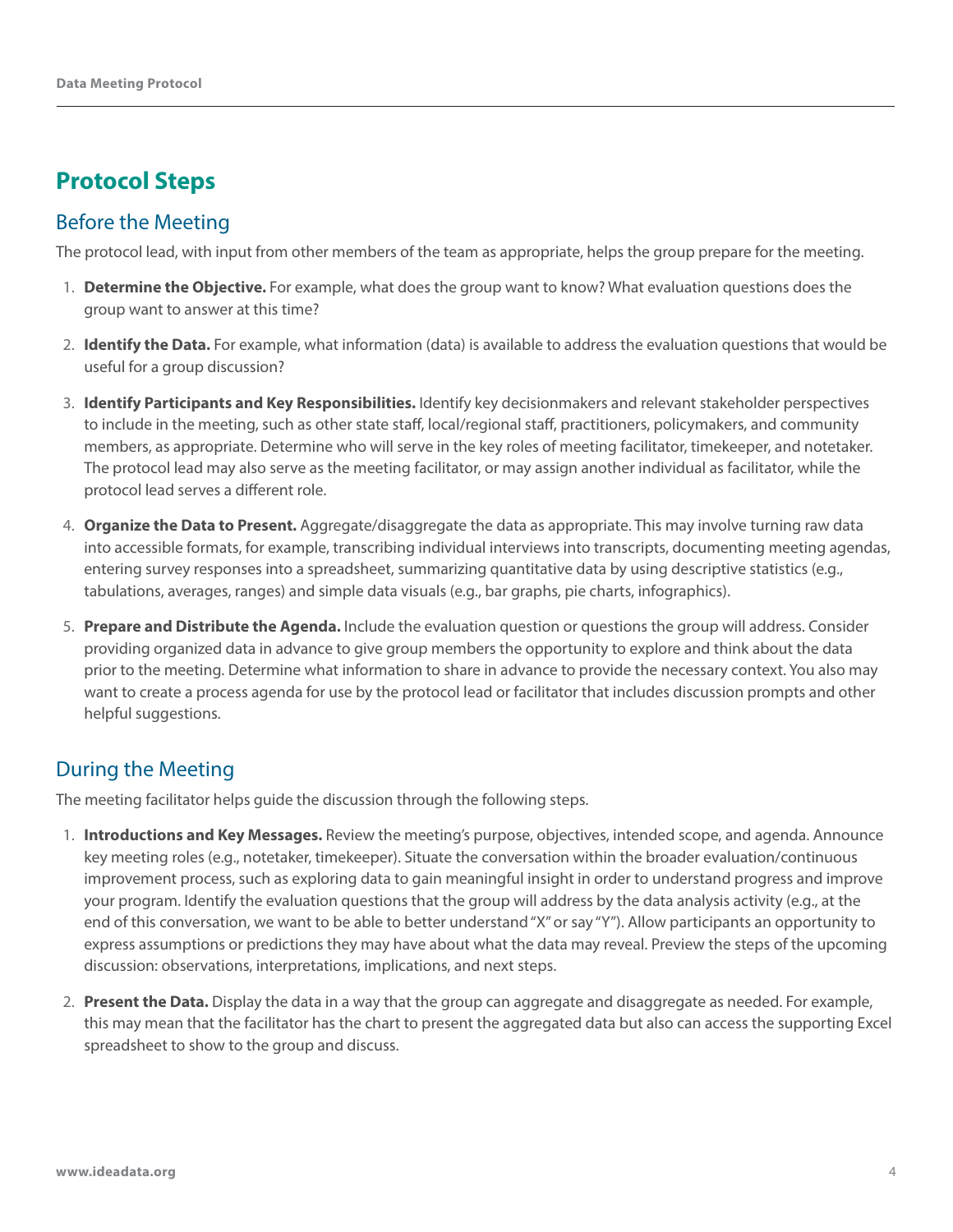- 3. **Discuss Observations of the Data.** Use guiding questions to help the group observe the data.
	- **•** What do you see?
	- **•** What are your initial thoughts or reactions?
	- **•** Is this what you expected to see? If so, how? If not, how?
	- **•** What surprises you?
	- **•** Are there particular data that catch your attention? (e.g., a certain survey question, student score)
	- **•** What do these data not provide? What are the limitations of these data?
- 4. **Discuss Interpretations of the Data.** Prompt participants to interpret the data in light of the evaluation questions. Have participants consider their own perspectives that they bring to the data.
	- **•** What does it tell you?
	- **•** What answers are you getting for our original evaluation questions from the data?
	- **•** What thoughts or assumptions do these data confirm?
	- **•** Are there any limitations to our conclusions?
	- **•** Are there any perspectives we haven't considered?
	- **•** Do we need additional data to answer our questions? What additional data might inform this? Are we currently collecting these data OR do we need to collect new data?
- 5. **Discuss Implications of the Data.** Prompt discussion of implications for the work.
	- **•** What are the implications?
	- **•** So What? Why does this matter?
	- **•** What does it mean for the work?
	- **•** Based on what you see, is there support to maintain our current course of action or should we do something different? Why?

The facilitator or notetaker captures the group's observations about the data. Display questions (e.g., with a projector or flip chart) throughout the meeting for all to see to help guide discussion and facilitate note taking.

The facilitator or notetaker captures additional interpretations on the meaning of the data.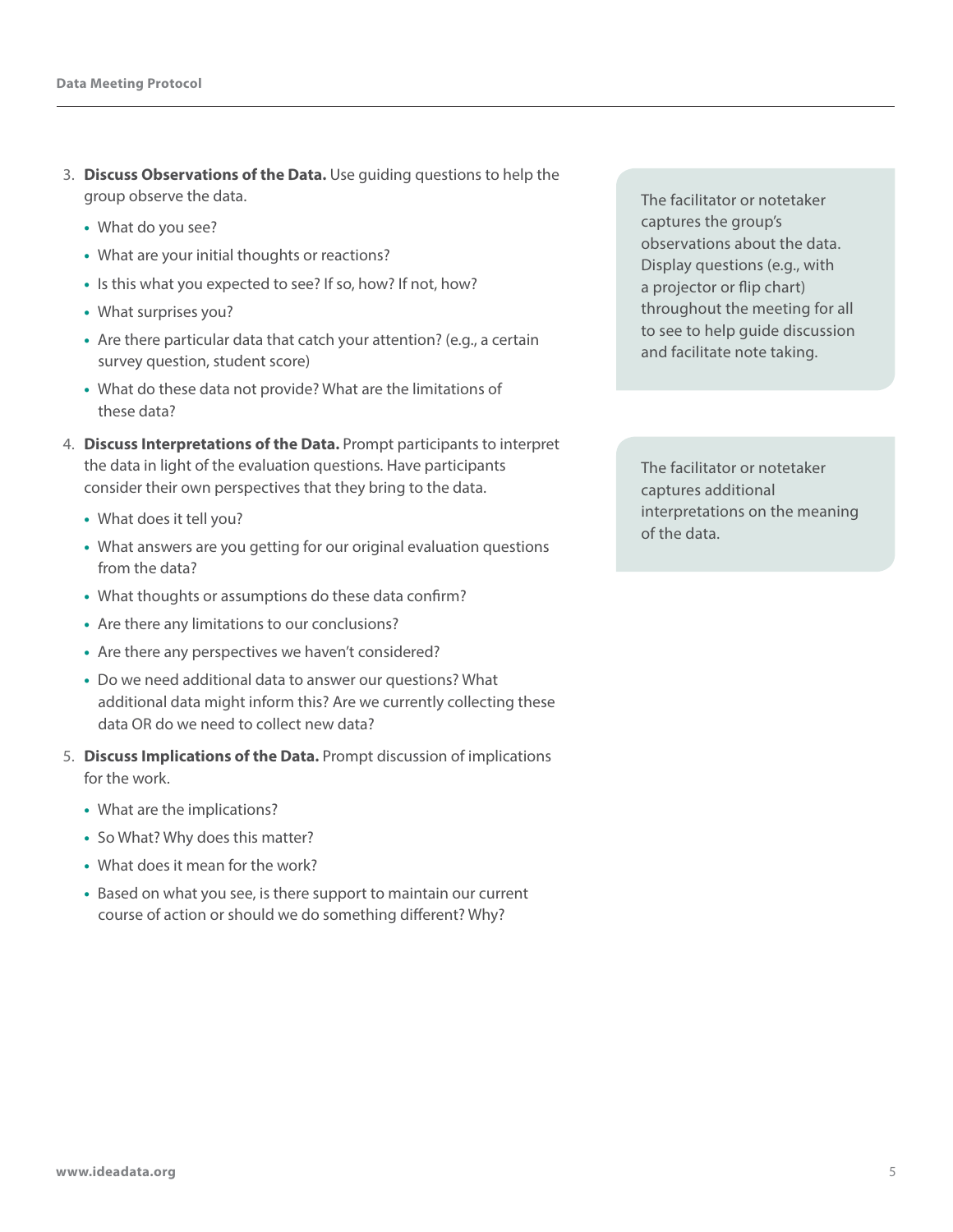- 6. **Determine Next Steps for the Group.** Based on group interpretations and suggested implications, discuss additional actions that are required.
	- Are there specific actions, such as changes, additions, or eliminations of programs or activities, that should occur?
		- If yes, then outline a specific plan to execute, including who is responsible, the timeline, etc.
	- Does this topic warrant additional discussion/check-ins?
		- If yes, what is the timeline (e.g., weekly, bi-weekly, monthly, quarterly)?
	- If action is required, when and how should the group be notified that this has occurred (e.g., at the next meeting, via email)?

#### 7. **Reflect on the Meeting's Effectiveness.**

- What went well in this meeting?
- What could we improve for next time?

#### After the Meeting

The protocol lead provides a recap of the meeting and next steps.

- 1. Distribute notes from the protocol process.
- 2. Confirm next steps and timeline for additional actions, as appropriate.

The facilitator or notetaker records implications and agreedupon next steps.